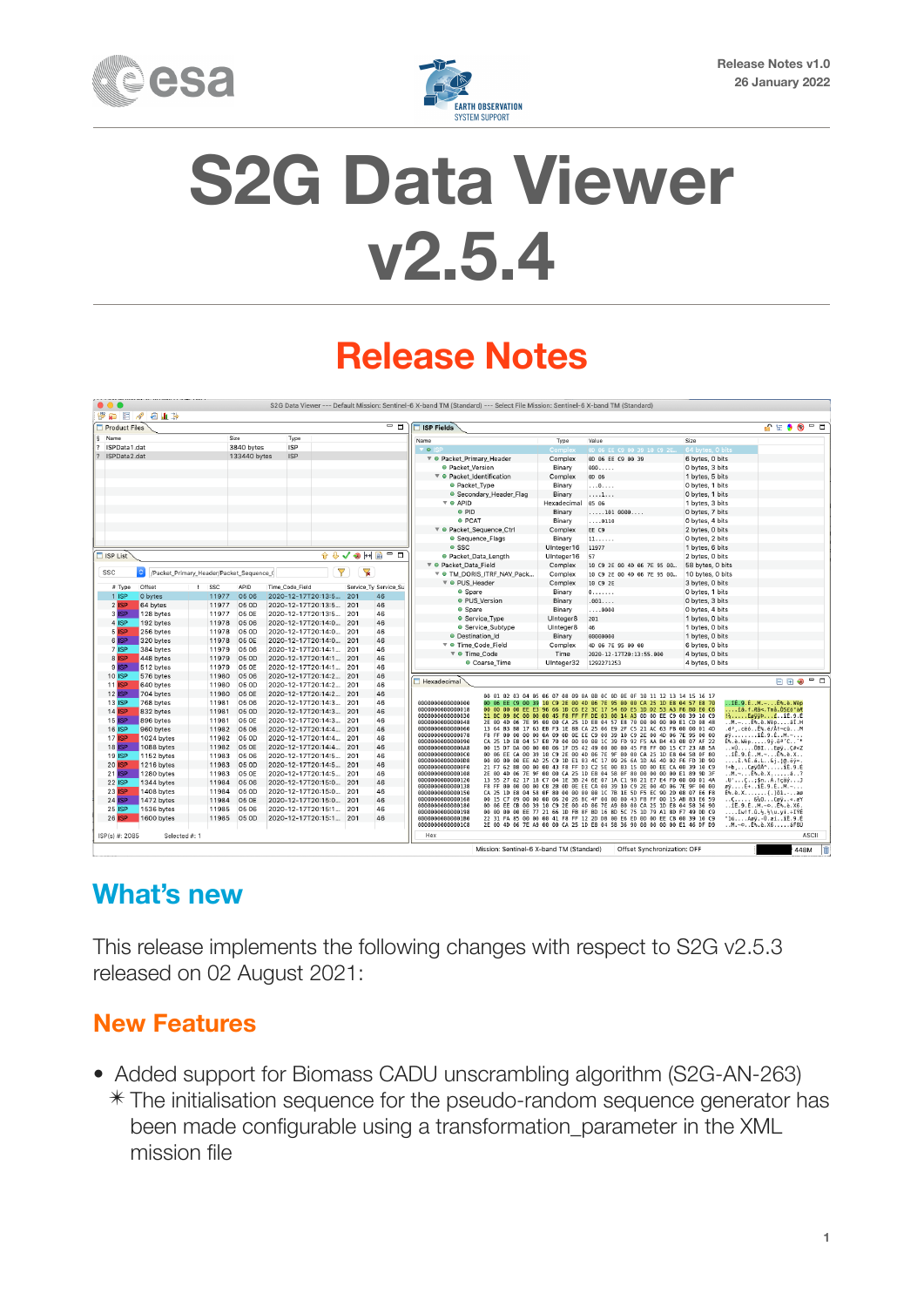



• A tooltip showing the packet and file offsets of the selected field appears when hovering over the 'Size' column of the Unit Fields tree panel (S2G-AN-246)

#### **Bug Fixes**

No bug fixes in this release

#### **Documentation**

No documentation updates in this release (see Known Problems section)

#### **Available Platforms**

S2G is available for Linux 64-bit, macOS and Windows 64-bit.

For each platform, two types of packages are provided: one with the Java Runtime Environment (JRE) embedded in the bundle and one without. Having the JRE included ensures that the application works even if no Java version is installed in your system. The version of the JRE embedded is Java 8 update 261.

|                                       | <b>Distribution Package</b>         |  |  |  |  |
|---------------------------------------|-------------------------------------|--|--|--|--|
| Linux 64-bit                          | s2g-linux.gtk.x86_64.zip            |  |  |  |  |
| Linux 64-bit with JRE 8<br>embedded   | s2g-linux.gtk.x86_64.withJRE.zip    |  |  |  |  |
| macOS                                 | s2g-macosx.cocoa.x86_64.dmg         |  |  |  |  |
| macOS with JRE 8<br>embedded          | s2g-macosx.cocoa.x86_64.withJRE.dmg |  |  |  |  |
| Windows 64-bit                        | s2g-win32.win32.x86_64.zip          |  |  |  |  |
| Windows 64-bit with JRE 8<br>embedded | s2g-win32.win32.x86_64.withJRE.zip  |  |  |  |  |

Note: For macOS package (no embedded JRE), it is required to have JDK 8 installed. For Linux/Windows, having JRE 8 is sufficient.

## **Mission Support**

The S2G distribution package includes mission configuration files (JAR archive containing XML file and schema files) for the following missions: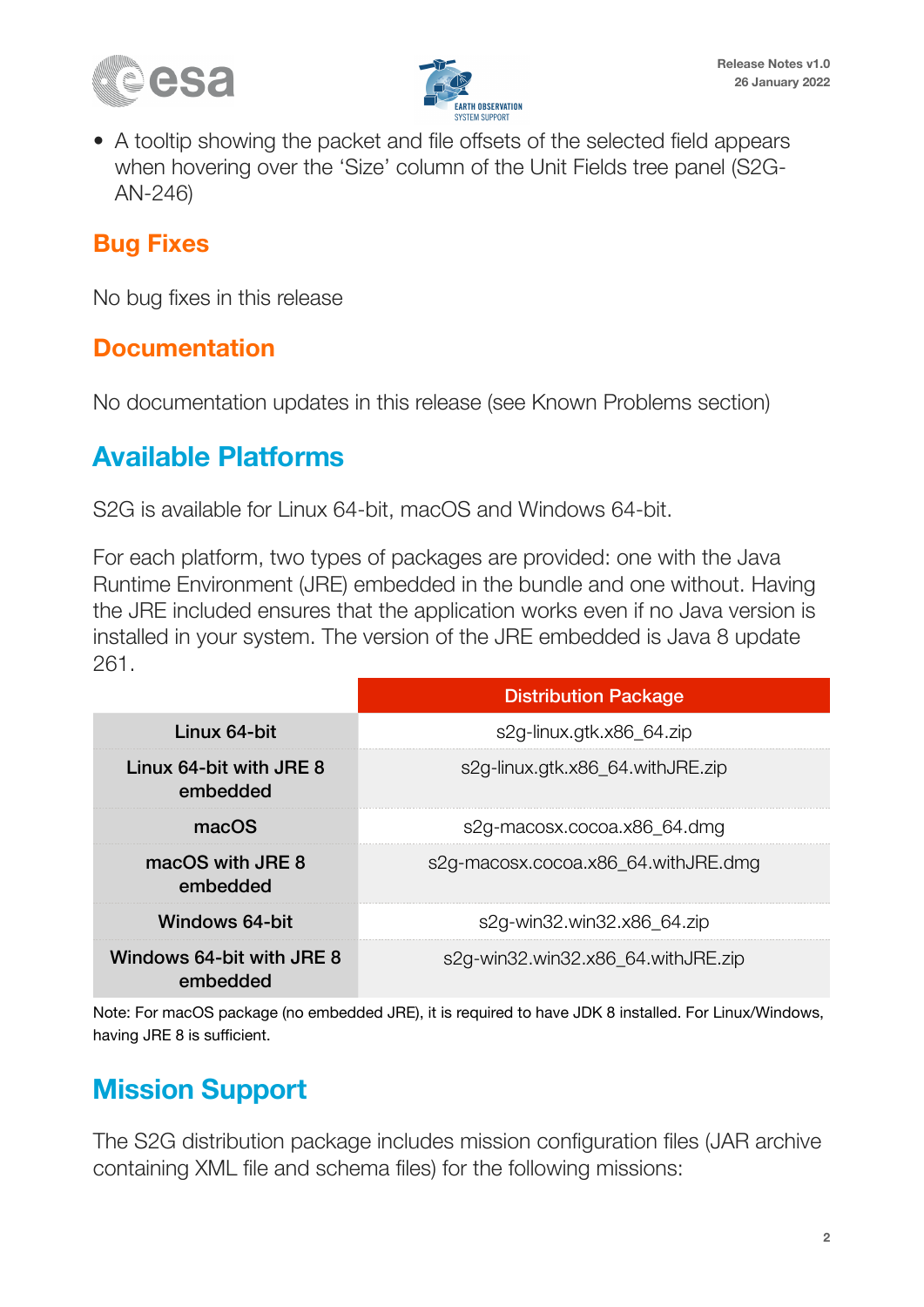



- Aeolus (X-Band)
- Biomass (X-Band)
- EarthCARE (S-Band and X-Band)
- MetOp-SG-A (Ka-Band)
- MetOp-SG-B (Ka-Band)
- MTG (Ka-Band)
- Sentinel-1 (X-Band)
- Sentinel-2 (X-Band)
- Sentinel-3 (X-Band)
- Sentinel-4 (Ka-Band)
- Sentinel-5 (X-Band)
- Sentinel-5P (X-Band)
- Sentinel-6 (X-Band)
- Seosat (X-Band)
- SMOS (S-Band and X-Band)
- Swarm (S-Band)

The user is notified about the availability of mission configuration files for new missions or about updates to the existing missions when starting-up S2G or through the "Help—>Check for Updates" menu option.

• Note that s*chema versions available under the 'Check for updates' mechanism are only compatible with S2G v2.5.2 and above. Similarly, older schema versions will not work in S2G v2.5.2.* For details about the format changes, see Annex 3 in Mission Specification Schemas document: S2G Mission Specification Schemas S2G-DME-TEC-SUM092-1D.pdf

Latest versions of the mission schema files are also available at [MISSION](http://eop-cfi.esa.int/Repo/PUBLIC/DOCUMENTATION/MISSION_DATA/TELEMETRY_SCHEMA_FILES/)  [SCHEMA FILES](http://eop-cfi.esa.int/Repo/PUBLIC/DOCUMENTATION/MISSION_DATA/TELEMETRY_SCHEMA_FILES/).

Note that it is possible for the users to include additional data type definitions in the default mission schema files delivered with the S2G application. This may be typically the case for dedicated ISP data definitions. The [S2G](mailto:no_reply@apple.com?subject=)  [Helpdesk](mailto:no_reply@apple.com?subject=) can include the user extensions as part of the default schemas distributed with the application and guide users in the customisation process. Please send your requests (together with the extended schemas files) to the [S2G Helpdesk.](mailto:no_reply@apple.com?subject=)--

#### **Known Problems**